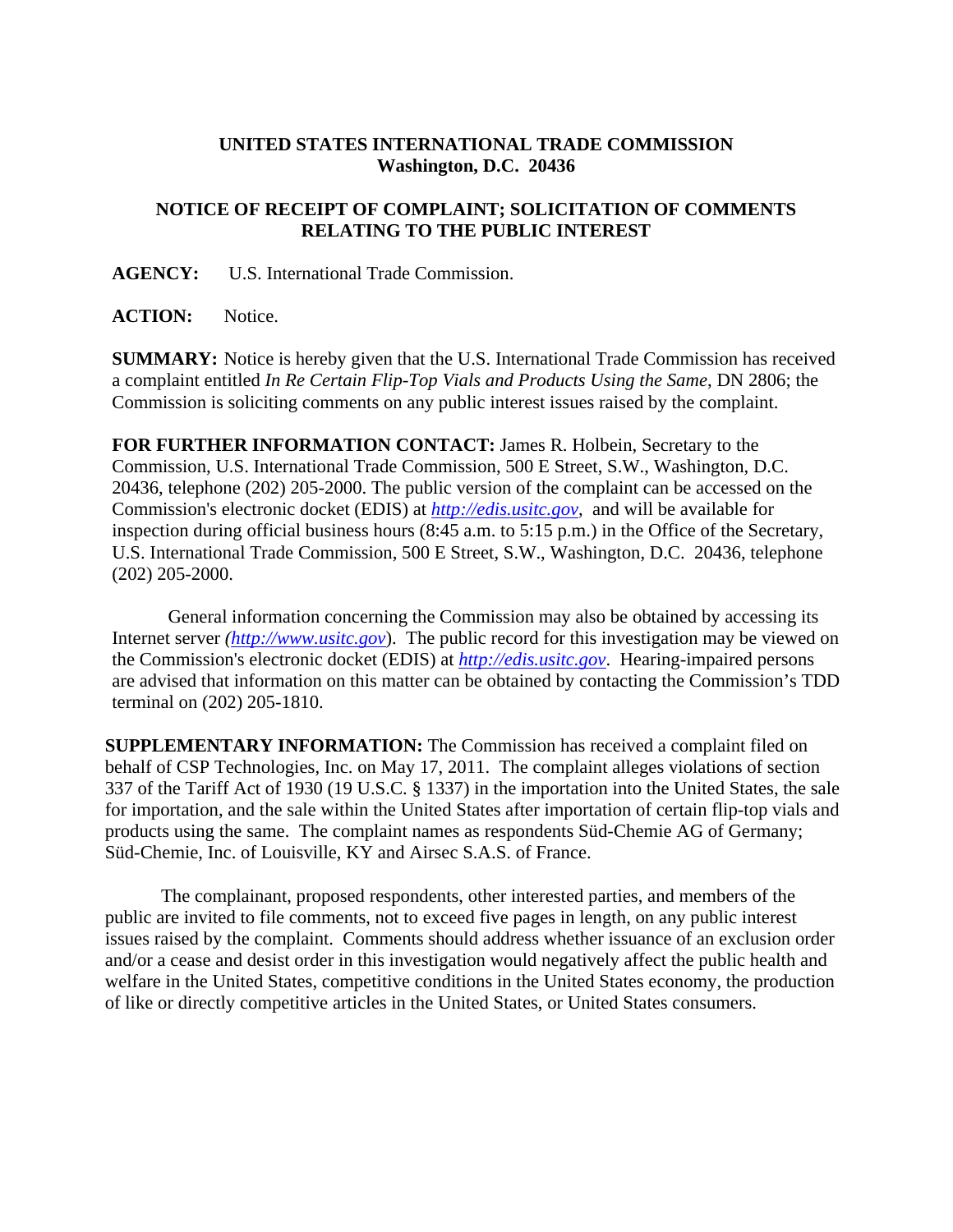In particular, the Commission is interested in comments that:

- (i) explain how the articles potentially subject to the orders are used in the United States;
- (ii) identify any public health, safety, or welfare concerns in the United States relating to the potential orders;
- (iii) indicate the extent to which like or directly competitive articles are produced in the United States or are otherwise available in the United States, with respect to the articles potentially subject to the orders; and
- (iv) indicate whether Complainant, Complainant's licensees, and/or third party suppliers have the capacity to replace the volume of articles potentially subject to an exclusion order and a cease and desist order within a commercially reasonable time.

 Written submissions must be filed no later than by close of business, five business days after the date of publication of this notice in the *Federal Register*. There will be further opportunities for comment on the public interest after the issuance of any final initial determination in this investigation.

 Persons filing written submissions must file the original document and 12 true copies thereof on or before the deadlines stated above with the Office of the Secretary. Submissions should refer to the docket number ("Docket No. 2806") in a prominent place on the cover page and/or the first page. The Commission's rules authorize filing submissions with the Secretary by facsimile or electronic means only to the extent permitted by section 201.8 of the rules (see Handbook for Electronic Filing Procedures,

http://www.usitc.gov/secretary/fed\_reg\_notices/rules/documents/handbook\_on\_electronic\_filing. pdf ). Persons with questions regarding electronic filing should contact the Secretary (202-205- 2000).

 Any person desiring to submit a document to the Commission in confidence must request confidential treatment. All such requests should be directed to the Secretary to the Commission and must include a full statement of the reasons why the Commission should grant such treatment. *See* 19 C.F.R. § 201.6. Documents for which confidential treatment by the Commission is properly sought will be treated accordingly. All nonconfidential written submissions will be available for public inspection at the Office of the Secretary.